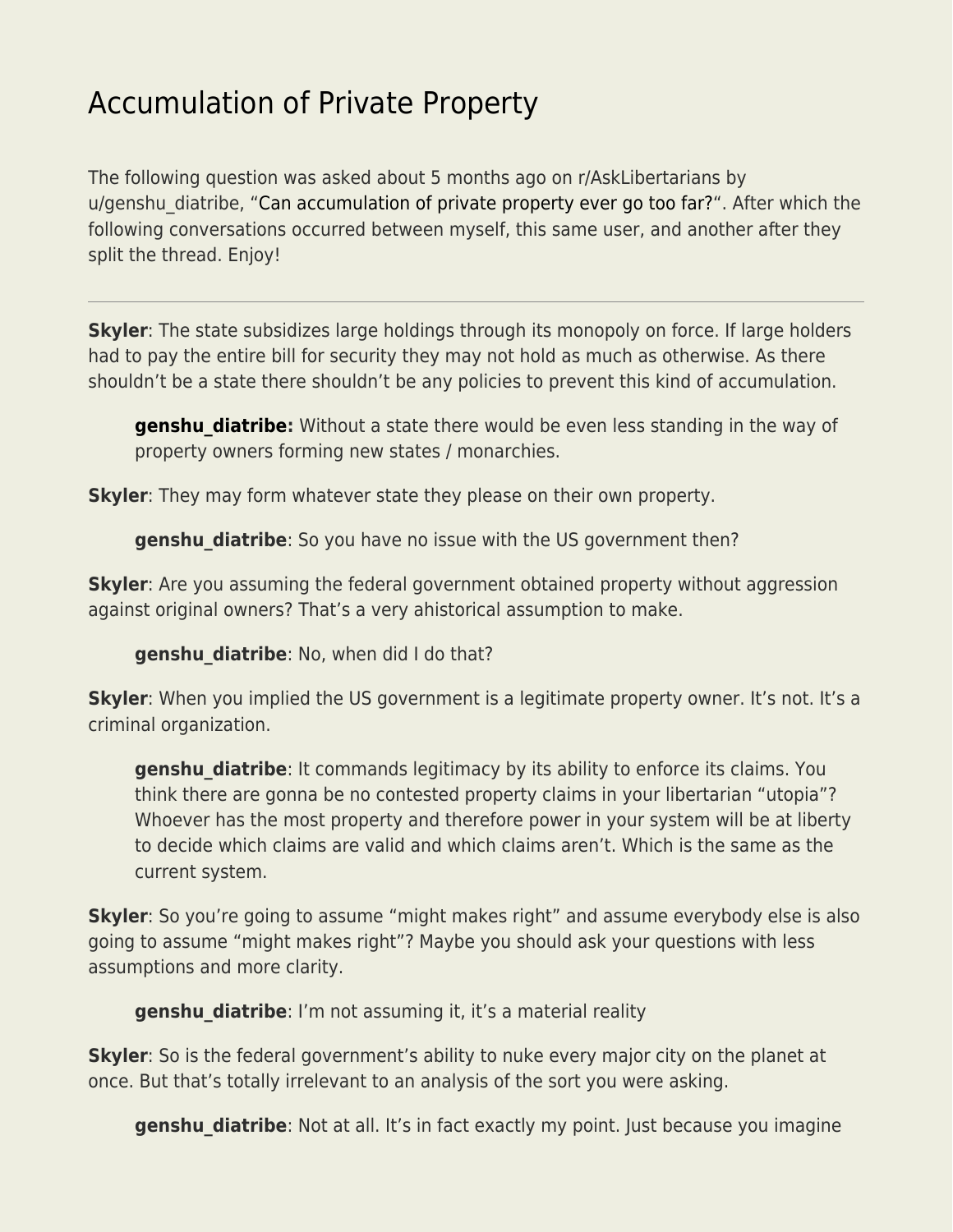your libertarian "utopia" will only be comprised of property claims you consider legitimate, doesn't mean it will be so. You can imagine up any kind of "dispute resolution system" you want to make your system feel more feasible, but the material reality is that philosophical discussions of legitimacy of property claims have no bearing on how things play out in reality in a "libertarian utopia". He who amasses the most resources will have no need for any such discussions of legitimacy.

**Skyler**: You can have your point, I fail to see it's relevance. I was never talking about reality, I was talking about theory. Obviously theory has to run up against reality at some point, nobody's ever denied that.

**Skyler**: Are you assuming the federal government obtained property without aggression against original owners? That's a very ahistorical assumption to make.

**Mutant Llama1**: Look up the Louisiana purchase, the Alaska purchase, and the Gadsden purchase.

**Skyler**: Look them up yourself, or make an argument.

**Mutant\_Llama1**: They're cases where the government purchased things from other entities, like other land owners do.

**Skyler**: With stolen funds (taxation, inflation)? How do other land owners do that?

**Mutant\_Llama1**: Bailouts. Should companies have to give up land they bought with government bailout and subsidy money?

**Skyler**: Yes. Obviously. They don't really own it, since they used stolen funds to get it. Give it back to its rightful owner.

**Mutant Llama1**: But those funds were taken from so many people. The government doesn't keep track of whose money goes where. The only real solution would be to open it up to new homesteaders, or have it owned in common.

**Skyler**: New homesteaders, yes. Do that, and stop taking what isn't yours through taxation. End the injustice, first, then allow resources to allocate to their most efficient uses as determined by market forces.

**Mutant Llama1**: Do you want them allocated to their most efficient use, or according to market forces? Market failures happen. Capitalism favors the most "efficient" way for the rich to become richer. Any other results incidental.

**Skyler**: Everyone gets richer under capitalism. This is empirically and theoretically